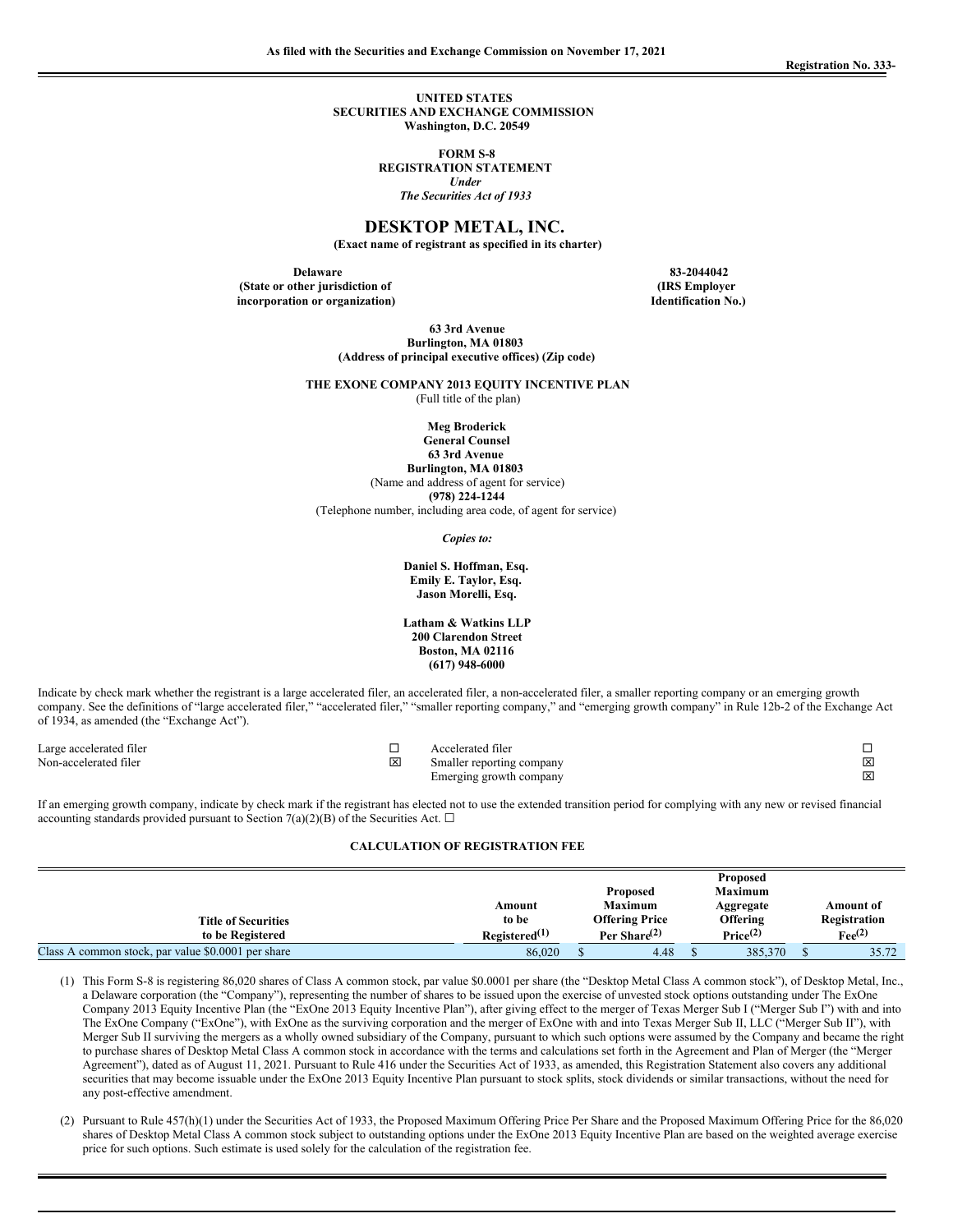#### **EXPLANATORY NOTE**

This registration statement covers 86,020 shares of Desktop Metal Class A common stock, available for issuance upon exercise of unvested options granted under the ExOne 2013 Equity Incentive Plan, which the Company assumed pursuant to the Merger Agreement, by and between the Company, Merger Sub I, Merger Sub II and ExOne.

Upon consummation of the merger on November 12, 2021, the ExOne 2013 Equity Incentive Plan and all of the unvested stock options outstanding under the ExOne 2013 Equity Incentive Plan immediately prior to the effective time of the merger (the "Unvested ExOne Options") were assumed by the Company, and all Unvested ExOne Options became the right to purchase shares of Desktop Metal Class A common stock in accordance with the terms and calculations set forth in the Merger Agreement.

#### **PART I INFORMATION REQUIRED IN THE SECTION 10(A) PROSPECTUS**

#### **Item 1. Plan Information.**

Not required to be filed with this Registration Statement.

#### **Item 2. Registrant Information and Employee Plan Annual Information.**

Not required to be filed with this Registration Statement.

## **PART II INFORMATION REQUIRED IN THE REGISTRATION STATEMENT**

References in this Registration Statement to "we," "us," "our," and the "Company," or similar references, refer to Desktop Metal, Inc., unless otherwise stated or the *context otherwise requires.*

#### **Item 3. Incorporation of Documents by Reference.**

The following documents, which have been filed by Desktop Metal, Inc. (the "Company"), with the U.S. Securities and Exchange Commission (the "Commission") pursuant to the Securities Exchange Act of 1934, as amended (the "Exchange Act"), are incorporated by reference in, and shall be deemed to be a part of, this Registration Statement:

- (a) the Company's Annual Report on Form 10-K for the year ended December 31, 2020, filed with the Commission on March 15, 2021, as amended on each of [April](http://www.sec.gov/ix?doc=/Archives/edgar/data/1754820/000110465921058993/tm2114588d1_10ka.htm) 30, [2021](http://www.sec.gov/ix?doc=/Archives/edgar/data/1754820/000155837021007334/dm-20201231x10ka.htm) and May 17, 2021;
- (b) the Company's Quarterly Report on Form 10-Q for the quarters ended March 31, 2021, June 30, 2021 and September 30, 2021 filed with the Commission on May 17, [2021](http://www.sec.gov/ix?doc=/Archives/edgar/data/1754820/000155837021007394/dm-20210331x10q.htm), [August](http://www.sec.gov/ix?doc=/Archives/edgar/data/1754820/000155837021011316/dm-20210630x10q.htm) 11, 2021 and [November](http://www.sec.gov/ix?doc=/Archives/edgar/data/1754820/000155837021016006/dm-20210930x10q.htm) 15, 2021, respectively;
- (c) the Company's Current Reports on Form 8-K filed with the Commission on[January,](http://www.sec.gov/Archives/edgar/data/1754820/000110465921004842/tm2038932d8_8k.htm) 15, 2021, [February](http://www.sec.gov/Archives/edgar/data/1754820/000110465921016379/tm215836d1_8k.htm) 9, 2021 (other than the portion furnished under Item 7.01), [February](http://www.sec.gov/Archives/edgar/data/1754820/000110465921024668/tm216648d1_8k.htm) 17, 2021, [February](http://www.sec.gov/Archives/edgar/data/1754820/000110465921028709/tm218090d1_8k.htm) 26, 2021, May 14, [2021](http://www.sec.gov/Archives/edgar/data/1754820/000110465921066979/tm2116407d1_8k.htm), June 11, [2021](http://www.sec.gov/Archives/edgar/data/1754820/000110465921080117/tm2119401d2_8k.htm), July 29, [2021](http://www.sec.gov/Archives/edgar/data/1754820/000110465921097196/tm2123546d1_8k.htm), [August](http://www.sec.gov/ix?doc=/Archives/edgar/data/1754820/000110465921103542/tm2124817d1_8k.htm) 11, 2021 (other than the portions furnished under Items 2.02 and 7.01), **[August](http://www.sec.gov/ix?doc=/Archives/edgar/data/1754820/000110465921104178/tm2124914d1_8ka.htm) 12, 2021, [October](http://www.sec.gov/ix?doc=/Archives/edgar/data/1754820/000110465921131425/tm2131293d1_8k.htm) 29, 2021, [November](https://www.sec.gov/ix?doc=/Archives/edgar/data/1754820/000110465921138222/tm2132753d1_8k.htm) 8, 2021** (two Form 8-Ks) and November 12, 2021 (other than the portion furnished under Item 7.01), and the Company's Amended Current Report on Form 8-K/A filed with the Commission on [August](http://www.sec.gov/ix?doc=/Archives/edgar/data/1754820/000110465921104178/tm2124914d1_8ka.htm) 12, 2021 (other than the portion furnished under Item 7.01); and
- [\(d\)](http://www.sec.gov/Archives/edgar/data/1754820/000121390019004020/f8a12b031319_trineacq.htm) the description of the Company's shares of Class A common stock contained in the Company's Registration Statement on Form 8-A, filed with the Commission on March 13, 2019, including any [amendments](http://www.sec.gov/Archives/edgar/data/1754820/000121390019004020/f8a12b031319_trineacq.htm) or reports filed for the purpose of updating such description.

All reports and other documents filed by the Company with the Commission pursuant to Sections 13(a), 13(c), 14 and 15(d) of the Exchange Act after the date hereof and prior to the filing of a post-effective amendment which indicates that all securities offered pursuant to this Registration Statement have been sold or which deregisters all securities then remaining unsold, shall be deemed to be incorporated by reference herein and to be a part hereof from the date of filing of such documents or reports.

For purposes of this Registration Statement, any document or any statement contained in a document incorporated or deemed to be incorporated herein by reference shall be deemed to be modified or superseded to the extent that a subsequently filed document or a statement contained therein, or in any other subsequently filed document which also is or is deemed to be incorporated by reference, modifies or supersedes such document or such statement in such document. Any statement so modified or superseded shall not be deemed, except as so modified or superseded, to constitute a part of this Registration Statement.

Under no circumstances shall any information furnished under Item 2.02 or 7.01 of Form 8-K be deemed incorporated herein by reference unless such Form 8- K expressly provides to the contrary.

#### **Item 4. Description of Securities.**

Not applicable.

#### **Item 5. Interests of Named Experts and Counsel.**

Not applicable.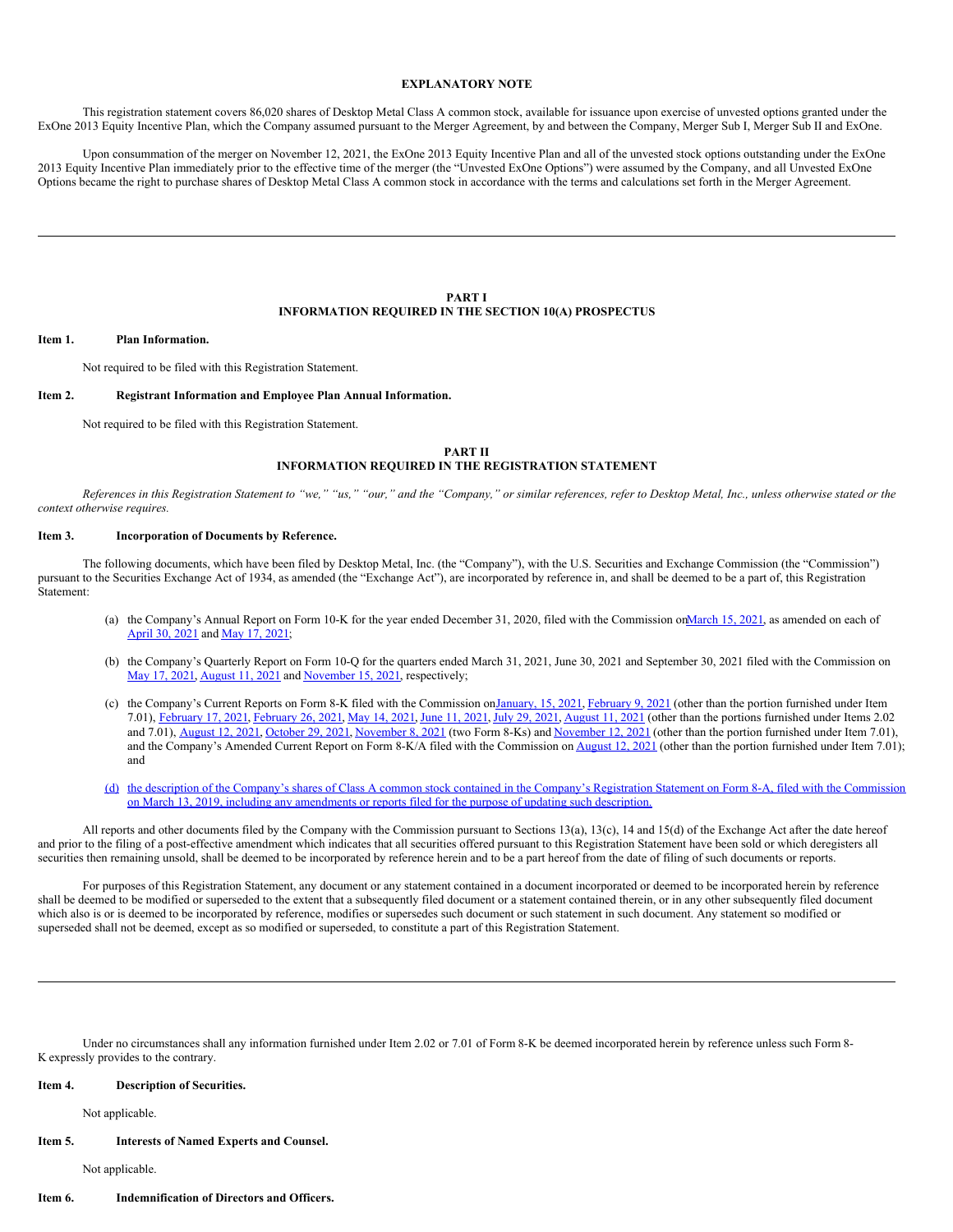Section 102 of the General Corporation Law of the State of Delaware permits a corporation to eliminate the personal liability of directors of a corporation to the corporation or its stockholders for monetary damages for a breach of fiduciary duty as a director, except where the director breached his duty of loyalty, failed to act in good faith, engaged in intentional misconduct or knowingly violated a law, authorized the payment of a dividend or approved a stock repurchase in violation of Delaware corporate law or obtained an improper personal benefit. Our restated certificate of incorporation provides that no director of the Registrant shall be personally liable to it or its stockholders for monetary damages for any breach of fiduciary duty as a director, notwithstanding any provision of law imposing such liability, except to the extent that the General Corporation Law of the State of Delaware prohibits the elimination or limitation of liability of directors for breaches of fiduciary duty.

Section 145 of the General Corporation Law of the State of Delaware provides that a corporation has the power to indemnify a director, officer, employee, or agent of the corporation, or a person serving at the request of the corporation for another corporation, partnership, joint venture, trust or other enterprise in related capacities against expenses (including attorneys' fees), judgments, fines and amounts paid in settlement actually and reasonably incurred by the person in connection with an action, suit or proceeding to which he was or is a party or is threatened to be made a party to any threatened, ending or completed action, suit or proceeding by reason of such position, if such person acted in good faith and in a manner he reasonably believed to be in or not opposed to the best interests of the corporation, and, in any criminal action or proceeding, had no reasonable cause to believe his conduct was unlawful, except that, in the case of actions brought by or in the right of the corporation, no indemnification shall be made with respect to any claim, issue or matter as to which such person shall have been adjudged to be liable to the corporation unless and only to the extent that the Court of Chancery or other adjudicating court determines that, despite the adjudication of liability but in view of all of the circumstances of the case, such person is fairly and reasonably entitled to indemnity for such expenses which the Court of Chancery or such other court shall deem proper.

Our certificate of incorporation provides that we will indemnify each person who was or is a party or threatened to be made a party to any threatened, pending or completed action, suit or proceeding (other than an action by or in the right of us) by reason of the fact that he or she is or was, or has agreed to become, a director or officer, or is or was serving, or has agreed to serve, at our request as a director, officer, partner, employee or trustee of, or in a similar capacity with, another corporation, partnership, joint venture, trust or other enterprise (all such persons being referred to as an "Indemnitee"), or by reason of any action alleged to have been taken or omitted in such capacity, against all expenses (including attorneys' fees), judgments, fines and amounts paid in settlement actually and reasonably incurred in connection with such action, suit or proceeding and any appeal therefrom, if such Indemnitee acted in good faith and in a manner he or she reasonably believed to be in, or not opposed to, our best interests, and, with respect to any criminal action or proceeding, he or she had no reasonable cause to believe his or her conduct was unlawful. Our restated certificate of incorporation provides that we will indemnify any Indemnitee who was or is a party to an action or suit by or in the right of us to procure a judgment in our favor by reason of the fact that the Indemnitee is or was, or has agreed to become, a director or officer, or is or was serving, or has agreed to serve, at our request as a director, officer, partner, employee or trustee of, or in a similar capacity with, another corporation, partnership, joint venture, trust or other enterprise, or by reason of any action alleged to have been taken or omitted in such capacity, against all expenses (including attorneys' fees) and, to the extent permitted by law, amounts paid in settlement actually and reasonably incurred in connection with such action, suit or proceeding, and any appeal therefrom, if the Indemnitee acted in good faith and in a manner he or she reasonably believed to be in, or not opposed to, our best interests, except that no indemnification shall be made with respect to any claim, issue or matter as to which such person shall have been adjudged to be liable to us, unless a court determines that, despite such adjudication but in view of all of the circumstances, he or she is entitled to indemnification of such expenses. Notwithstanding the foregoing, to the extent that any Indemnitee has been successful, on the merits or otherwise, he or she will be indemnified by us against all expenses (including attorneys' fees) actually and reasonably incurred in connection therewith. Expenses must be advanced to an Indemnitee under certain circumstances.

We have entered into indemnification agreements with each of our directors and officers. These indemnification agreements may require us, among other things, to indemnify our directors and officers for some expenses, including attorneys' fees, judgments, fines and settlement amounts incurred by a director or officer in any action or proceeding arising out of his or her service as one of our directors or officers, or any of our subsidiaries or any other company or enterprise to which the person provides services at our request.

We maintain a general liability insurance policy that covers certain liabilities of directors and officers of our corporation arising out of claims based on acts or omissions in their capacities as directors or officers.

In any underwriting agreement we enter into in connection with the sale of Class A common stock being registered hereby, the underwriters will agree to indemnify, under certain conditions, us, our directors, our officers and persons who control us within the meaning of the Securities Act of 1933, as amended, or the Securities Act, against certain liabilities.

#### **Item 7. Exemption from Registration Claimed.**

Not applicable.

#### **Item 8. Exhibits.**

The following documents are filed as exhibits to this Registration Statement:

# **Exhibit**

| <b>Number</b> | <b>Description of Exhibit</b>                                                                                                                                     |
|---------------|-------------------------------------------------------------------------------------------------------------------------------------------------------------------|
| <u>4.1</u>    | Second Amended and Restated Certificate of Incorporation (incorporated by reference to Exhibit 3.2 to the Current Report on Form 8-K filed on December 14, 2020). |
| 4.2           | Amended and Restated Bylaws (incorporated by reference to Exhibit 3.3 to the Current Report on Form 8-K filed on December 14, 2020).                              |
| 4.3           | Specimen Class A Common Stock Certificate (incorporated by reference to Exhibit 4.2 to the Registration Statement on Form S-1 filed on March 8, 2019).            |
| $5.1*$        | Opinion of Latham & Watkins LLP.                                                                                                                                  |
| $23.1*$       | Consent of Deloitte & Touche LLP.                                                                                                                                 |
| $23.2*$       | Consent of Schneider Downs & Co., Inc.                                                                                                                            |
| $23.3*$       | Consent of BDO USA LLP.                                                                                                                                           |
| 23.4          | Consent of Latham & Watkins LLP (included in Exhibit 5.1).                                                                                                        |
| $24.1*$       | Powers of Attorney (included on the signature page of this Registration Statement).                                                                               |
| 99.1          | The ExOne Company 2013 Equity Incentive Plan (incorporated by reference to Exhibit 10.07.01 to Amendment No. 1 to the ExOne Company's Registration Statement      |
|               |                                                                                                                                                                   |

- on Form S-1 (File No. 333-185933) filed on January 24, 2013).
- [99.2](http://www.sec.gov/Archives/edgar/data/1561627/000119312513022189/d461168dex100702.htm) First Amendment to The ExOne Company 2013 Equity Incentive Plan dated November 3, 2020 [\(incorporated](http://www.sec.gov/Archives/edgar/data/1561627/000119312513022189/d461168dex100702.htm) by reference to Exhibit No. 10.6 to The ExOne Company's Annual Report on Form 10-K filed on March 11, 2021).

\* Filed herewith.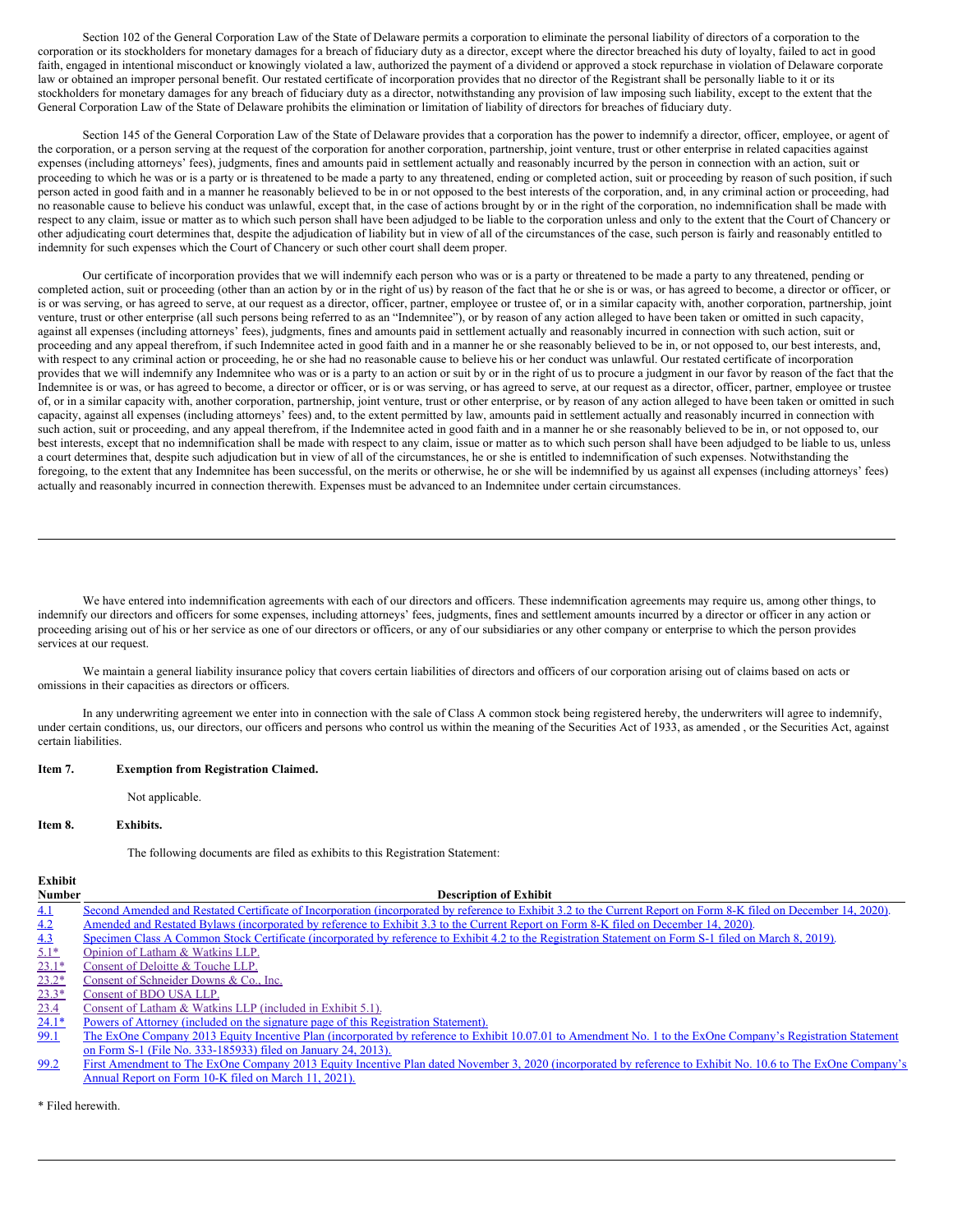#### **Item 9. Undertakings.**

#### (a) The undersigned Company hereby undertakes:

- (1) To file, during any period in which offers or sales are being made, a post-effective amendment to this Registration Statement:
	- (i) To include any prospectus required by Section  $10(a)(3)$  of the Securities Act of 1933;
	- (ii) To reflect in the prospectus any facts or events arising after the effective date of the Registration Statement (or the most recent post-effective amendment thereof) which, individually or in the aggregate, represent a fundamental change in the information set forth in the Registration Statement. Notwithstanding the foregoing, any increase or decrease in volume of securities offered (if the total dollar value of securities offered would not exceed that which was registered) and any deviation from the low or high end of the estimated maximum offering range may be reflected in the form of prospectus filed with the Commission pursuant to Rule 424(b) if, in the aggregate, the changes in volume and price represent no more than 20 percent change in the maximum aggregate offering price set forth in the "Calculation of Registration Fee" table in the effective registration statement;
	- (iii) To include any material information with respect to the plan of distribution not previously disclosed in the Registration Statement or any material change to such information in the Registration Statement;*provided, however*, that paragraphs (a)(1)(i) and (a)(1)(ii) of this section do not apply if the registration statement is on Form S-8, and the information required to be included in a post-effective amendment by those paragraphs is contained in periodic reports filed by or furnished to the Commission by the Company pursuant to Section 13 or Section 15(d) of the Exchange Act that are incorporated by reference in the Registration Statement.
- (2) That, for the purpose of determining any liability under the Securities Act, each such post-effective amendment shall be deemed to be a new registration statement relating to the securities offered therein, and the offering of such securities at that time shall be deemed to be the initial *bona fide* offering thereof.
- (3) To remove from registration by means of a post-effective amendment any of the securities being registered which remain unsold at the termination of the offering.
- (b) The undersigned Company hereby undertakes that, for purposes of determining any liability under the Securities Act, each filing of the Company's annual report pursuant to Section 13(a) or Section 15(d) of the Exchange Act (and, where applicable, each filing of an employee benefit plan's annual report pursuant to Section 15(d) of the Exchange Act) that is incorporated by reference in the Registration Statement shall be deemed to be a new registration statement relating to the securities offered herein, and the offering of such securities at that time shall be deemed to be the initial *bona fide* offering thereof.
- (c) Insofar as indemnification for liabilities arising under the Securities Act may be permitted to directors, officers and controlling persons of the Company pursuant to the foregoing provisions, or otherwise, the Company has been advised that in the opinion of the Commission such indemnification is against public policy as expressed in the Securities Act and is, therefore, unenforceable. In the event that a claim for indemnification against such liabilities (other than the payment by the Company of expenses incurred or paid by a director, officer or controlling person of the Company in the successful defense of any action, suit or proceeding) is asserted by such director, officer or controlling person in connection with the securities being registered, the Company will, unless in the opinion of its counsel the matter has been settled by controlling precedent, submit to a court of appropriate jurisdiction the question whether such indemnification by it is against public policy as expressed in the Securities Act and will be governed by the final adjudication of such issue.

#### <span id="page-3-0"></span>**SIGNATURES**

Pursuant to the requirements of the Securities Act, the registrant certifies that it has reasonable grounds to believe that it meets all of the requirements for filing on Form S-8 and has duly caused this Registration Statement to be signed on its behalf by the undersigned, thereunto duly authorized, in the City of Burlington, Commonwealth of Massachusetts, on November 16, 2021.

#### **DESKTOP METAL, INC.**

By: /s/ Ric Fulop

Name: Ric Fulop Title: Chief Executive Officer and Chairman

#### **SIGNATURES AND POWER OF ATTORNEY**

Each person whose signature appears below constitutes and appoints each of Ric Fulop and Meg Broderick acting alone or together with another attorney-in-fact, as his or her true and lawful attorney-in-fact and agent, with full power of substitution and resubstitution, for such person and in his or her name, place and stead, and in any and all capacities, to sign any and all amendments (including post-effective amendments) to this Registration Statement, and to file the same, with all exhibits thereto, and other documents in connection therewith, with the Commission, granting unto said attorneys-in-fact and agents, and each of them, full power and authority to do and perform each and every act and thing requisite or necessary to be done in and about the premises, as fully and to all intents and purposes as he might or could do in person, hereby ratifying and confirming all that said attorney-in-fact and agent, or his or her substitute or substitutes, may lawfully do or cause to be done by virtue hereof.

Pursuant to the requirements of the Securities Act, this Registration Statement has been signed by the following persons in the capacities held on the dates indicated.

| <b>Signature</b>      | Title                                                                                     | Date              |
|-----------------------|-------------------------------------------------------------------------------------------|-------------------|
| $/s/$ Ric Fulop       |                                                                                           |                   |
| Ric Fulop             | Chief Executive Officer and Chairman<br>(principal executive officer)                     | November 16, 2021 |
| /s/ James Haley       |                                                                                           |                   |
| James Haley           | Chief Financial Officer (principal financial<br>officer and principal accounting officer) | November 16, 2021 |
| /s/ Scott Dussault    |                                                                                           |                   |
| <b>Scott Dussault</b> | Director                                                                                  | November 16, 2021 |
| /s/ James Eisenstein  |                                                                                           |                   |
| James Eisenstein      | Director                                                                                  | November 16, 2021 |
|                       |                                                                                           |                   |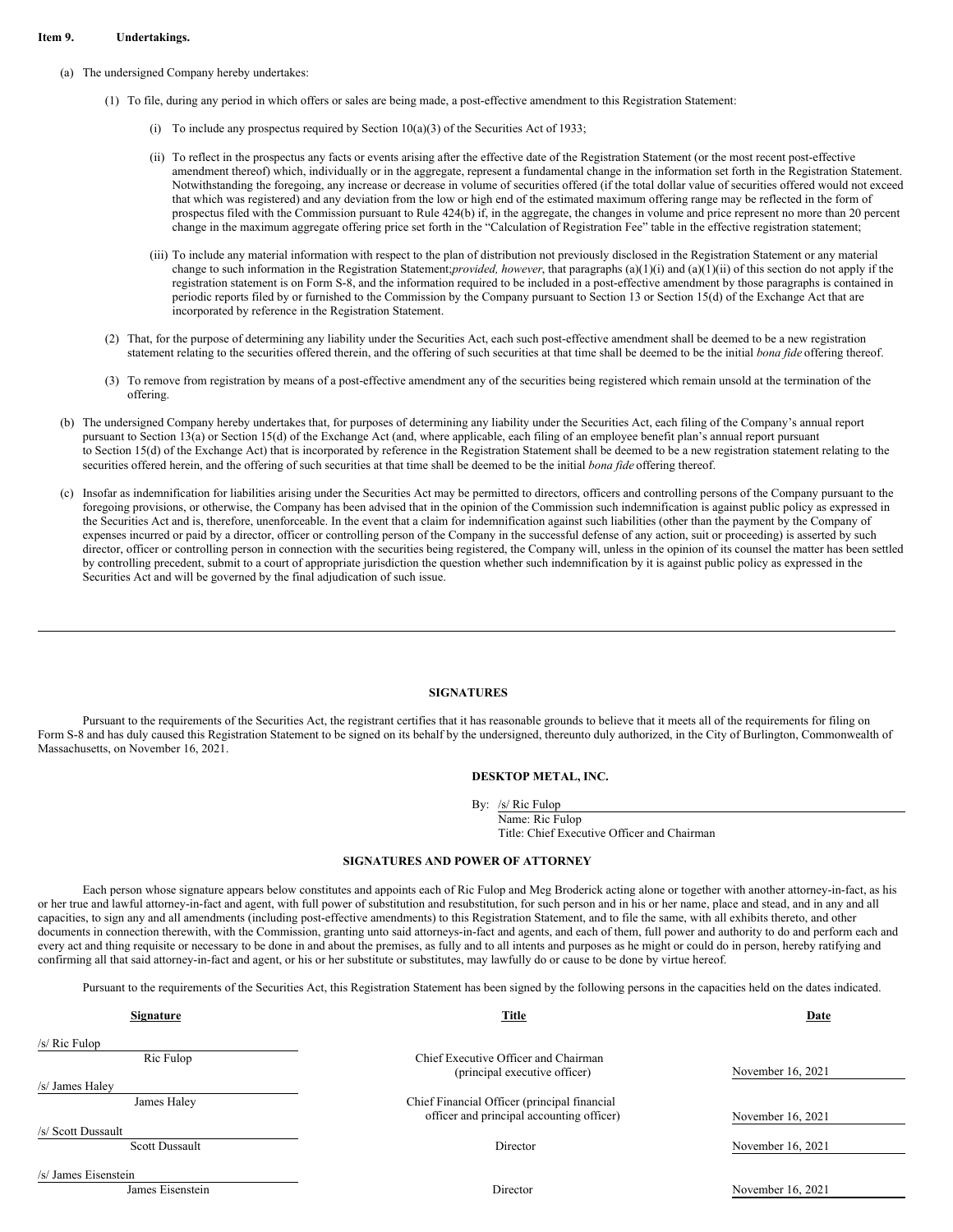| /s/ Dayna Grayson                       |          |                   |
|-----------------------------------------|----------|-------------------|
| Dayna Grayson                           | Director | November 16, 2021 |
| /s/ Leo Hindery Jr.<br>Leo Hindery, Jr. | Director | November 16, 2021 |
| /s/ Wen Hsieh<br>Wen Hsieh              | Director | November 16, 2021 |
|                                         |          |                   |
|                                         |          |                   |
| /s/ Jeff Immelt<br>Jeff Immelt          | Director | November 16, 2021 |
| /s/ Stephen Nigro<br>Stephen Nigro      | Director | November 16, 2021 |
| /s/ Steve Papa<br>Steve Papa            | Director | November 16, 2021 |
| /s/ Bilal Zuberi<br>Bilal Zuberi        | Director | November 16, 2021 |
|                                         |          |                   |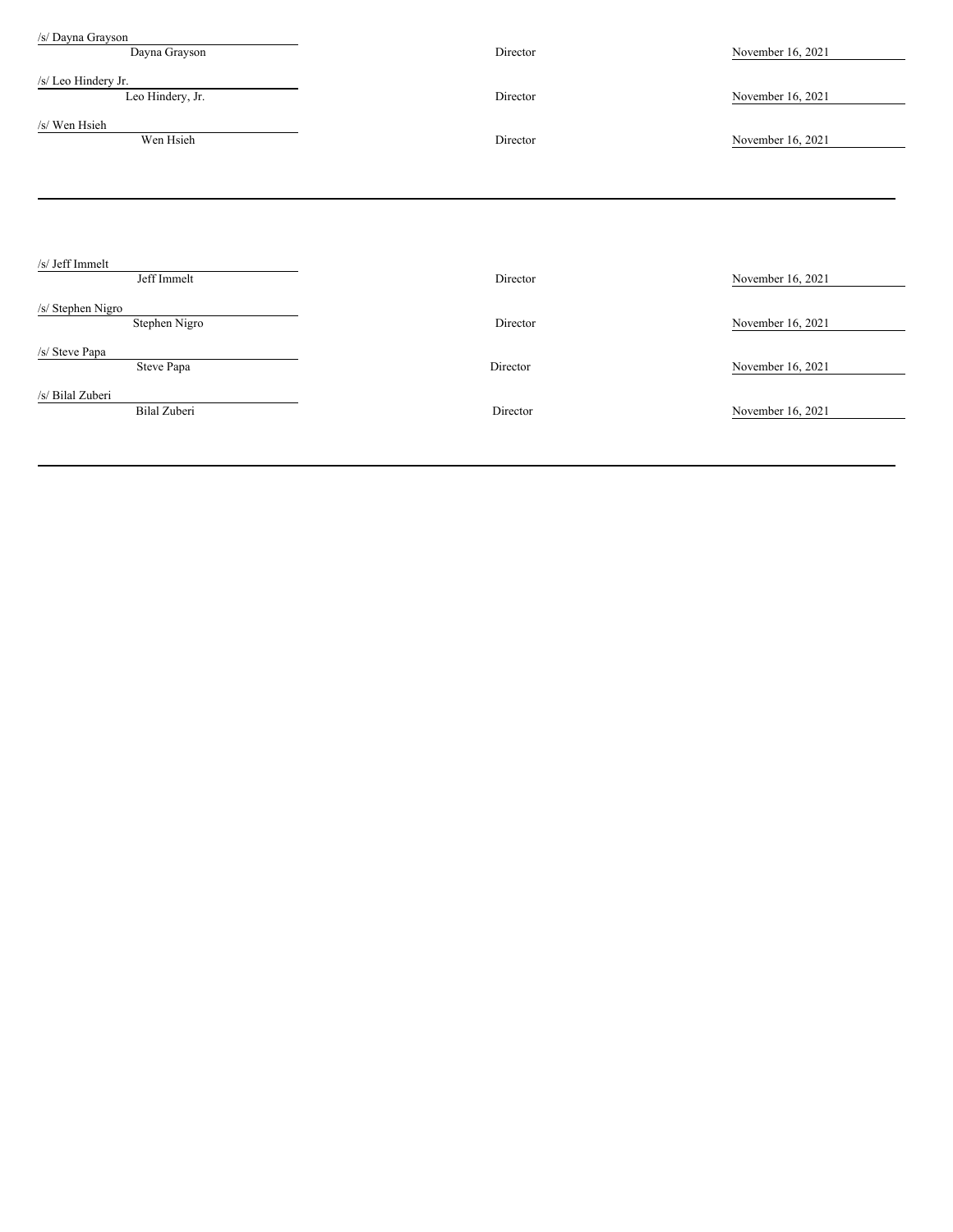# <span id="page-5-0"></span>**LATHAM&WATKINSUP**

Desktop Metal, Inc. 63 3rd Avenue Burlington, MA 01803

Re: Registration Statement on Form S-8; 86,020 shares of Desktop Metal, Inc. Class Acommon stock, \$0.0001 par value per share

To the Addressee above:

We have acted as special counsel to Desktop Metal, Inc., a Delaware corporation (the "Company"), in connection with the proposed issuance by the Company of up to 86,020 shares (the "Shares") of Class A common stock of the Company, \$0.0001 par value per share, issuable upon the exercise of unvested stock options outstanding under The ExOne Company 2013 Equity Incentive Plan (the "ExOne 2013 Equity Incentive Plan"), which the Company assumed pursuant to the Agreement and Plan of Merger (the "Merger Agreement") by and between the Company, Texas Merger Sub I, Texas Merger Sub II, LLC, and The ExOne Company. Upon consummation of the merger on November 12, 2021, all such unvested stock options became the right to purchase the Shares in accordance with the terms and calculations set forth in the Merger Agreement. The Shares are included in a registration statement on Form S-8 under the Securities Act of 1933, as amended (the "Act"), filed with the Securities and Exchange Commission (the "Commission") on November 19, 2021 (the "Registration Statement"). This opinion is being furnished in connection with the requirements of Item 601(b)(5) of Regulation S-K under the Act, and no opinion is expressed herein as to any matter pertaining to the contents of the Registration Statement or related prospectus, other than as expressly stated herein with respect to the issue of the Shares.

#### **November 17, 2021 Page 2**

### **LATHAM&WATKINSUP**

As such counsel, we have examined such matters of fact and questions of law as we have considered appropriate for purposes of this letter. With your consent, we have relied upon certificates and other assurances of officers of the Company and others as to factual matters without having independently verified such factual matters. We are opining herein as to the General Corporation Law of the State of Delaware and we express no opinion with respect to any other laws.

Subject to the foregoing and the other matters set forth herein, it is our opinion that, as of the date hereof, when the Shares shall have been duly registered on the books of the transfer agent and registrar therefor in the name or on behalf of the purchasers, and have been issued by the Company for legal consideration in excess of par value in the circumstances contemplated by the Merger Agreement, assuming in each case that the individual grants or awards under the ExOne 2013 Equity Incentive Plan are duly authorized by all necessary corporate action and duly granted or awarded and exercised in accordance with the requirements of law and the ExOne 2013 Equity Incentive Plan (and the agreements and awards duly adopted thereunder and in accordance therewith), the issue and sale of the Shares will have been duly authorized by all necessary corporate action of the Company, and the Shares will be validly issued, fully paid and nonassessable. In rendering the foregoing opinion, we have assumed that the Company will comply with all applicable notice requirements regarding uncertificated shares provided in the General Corporation Law of the State of Delaware.

This opinion is for your benefit in connection with the Registration Statement and may be relied upon by you and by persons entitled to rely upon it pursuant to the applicable provisions of the Act. We consent to your filing this opinion as an exhibit to the Registration Statement. In giving such consent, we do not thereby admit that we are in the category of persons whose consent is required under Section 7 of the Act or the rules and regulations of the Commission thereunder.

Very truly yours,

/s/ Latham & Watkins LLP

200 Clarendon Street Boston, Massachusetts 02116 Tel: +1.617.948.6000 Fax: +1.617.948.6001 www.lw.com

# FIRM / AFFILIATE OFFICES

| LAIMAM <sup>&amp;</sup> WAIKINS <sup>up</sup> | Austin          | Milan                |
|-----------------------------------------------|-----------------|----------------------|
|                                               | Beijing         | Moscow               |
|                                               | <b>Boston</b>   | Munich               |
|                                               | <b>Brussels</b> | New York             |
|                                               | Century City    | <b>Orange County</b> |
|                                               | Chicago         | Paris                |
|                                               | Dubai           | Riyadh               |
|                                               | Düsseldorf      | San Diego            |
|                                               | Frankfurt       | San Francisco        |
|                                               | Hamburg         | Seoul                |
|                                               | Hong Kong       | Shanghai             |
| November 17, 2021                             | Houston         | Silicon Valley       |
|                                               | London          | Singapore            |
|                                               | Los Angeles     | Tokyo                |
|                                               | Madrid          | Washington, D.C.     |
|                                               |                 |                      |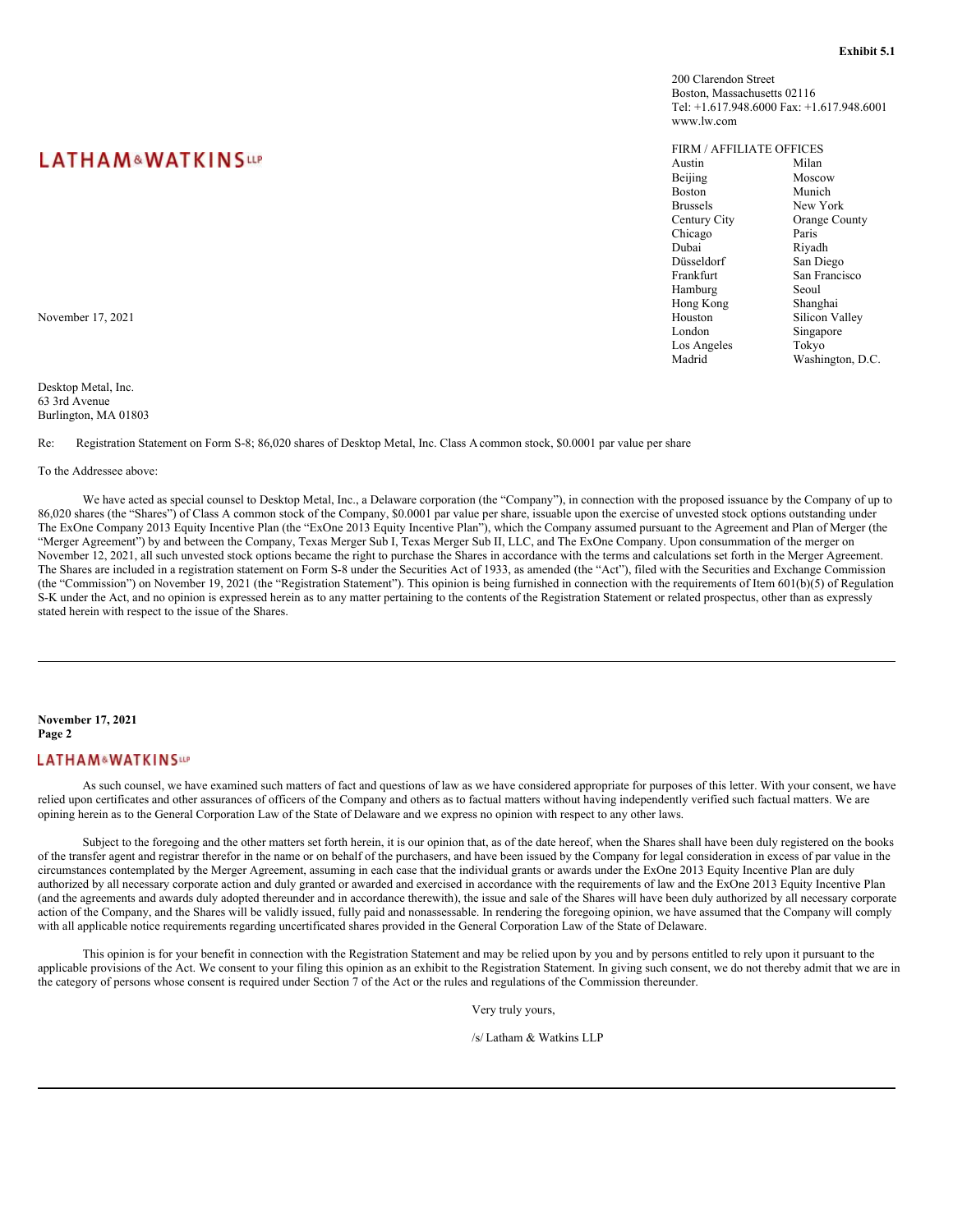# <span id="page-6-0"></span>**CONSENT OF INDEPENDENT REGISTERED PUBLIC ACCOUNTING FIRM**

We consent to the incorporation by reference in this Registration Statement on Form S-8 of our report dated March 15, 2021, (May 17, 2021 as to the effects of the restatement described in Note 2) relating to the financial statements of Desktop Metal, Inc., appearing in the Annual Report on Form 10-K/A of Desktop Metal, Inc. for the year ended December 31, 2020.

/s/ Deloitte & Touche LLP

Boston, Massachusetts

November 17, 2021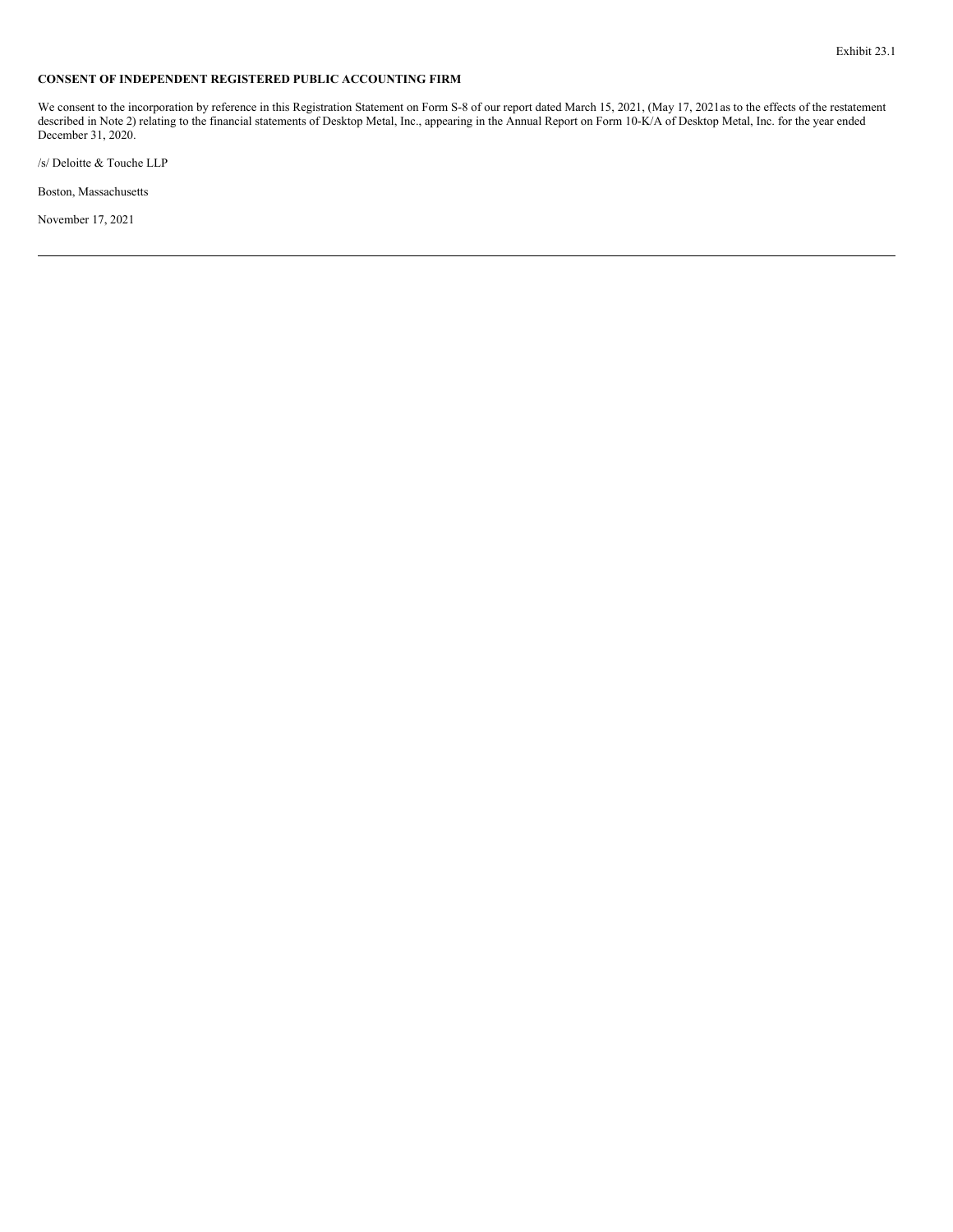# CONSENT OF INDEPENDENT REGISTERED PUBLIC ACCOUNTING FIRM

<span id="page-7-0"></span>We hereby consent to the incorporation by reference in this Registration Statement on Form S-8 of our report dated March 11, 2021, relating to the consolidated financial statements of The ExOne Company and Subsidiaries appearing in the entity's Annual Report on Form 10-K for the year ended December 31, 2020.

/s/ Schneider Downs & Co. Inc

Pittsburgh, Pennsylvania November 17, 2021